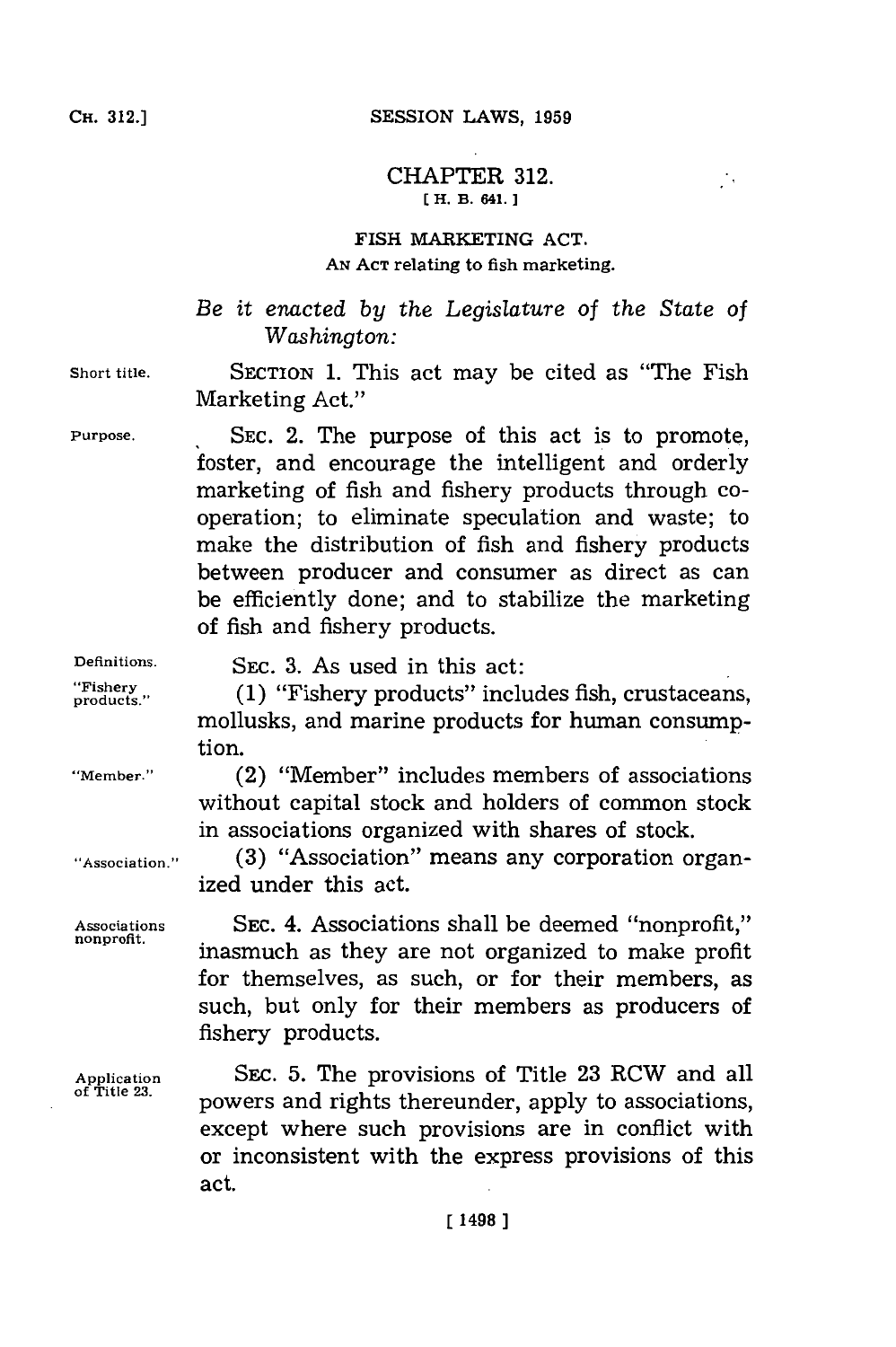SEC. 6. No association is subject in any manner **Chapter 21.04** the terms of chapter 21.04 **RCW** and all association apply. to the terms of chapter 21.04 RCW and all associations, may issue their membership certificates or stock or other securities as provided in this division without the necessity of any permit from the director of licenses.

SEC. 7. An association shall be deemed not to Associations be a conspiracy, nor a combination in restraint of trade nor an illegal monopoly; nor an attempt to lessen competition or to fix prices arbitrarily or to create a combination or pool in violation of any law of the state; and the marketing contracts and agreements between the association and its members and any agreements authorized in this act shall be considered not to be illegal nor in restraint of trade nor contrary to the provisions of any statute enacted against pooling or combinations.

**SEC. 8.** Any provisions of law which are in conflict with this act shall not be construed as applying Personal exto associations. Any exemptions under any laws **associations.** applying to fishery products in the possession or under the control of the individual producer shall apply similarly and completely to such fishery products delivered **by** its members, in the possession or under the control of the association.

SEC. 9. Any two or more associations may be  $_{\text{Merger au-}}$ merged into one such constituent association or con- **thorized.** solidated into a new association. Such merger or consolidation shall be made in the manner prescribed **by** chapter 23.40 RCW for domestic corporations.

SEC. 10. If the association is organized with shares Articles where of stock, the articles shall state the number of shares which may be issued and if the shares are to have a par value, the par value of each share, and the aggregate par value of all shares; and if the shares are to be without par value it shall be so stated.

**not in restraint of trade.**

**Conflicting law inapplicable-**

**stock shares.**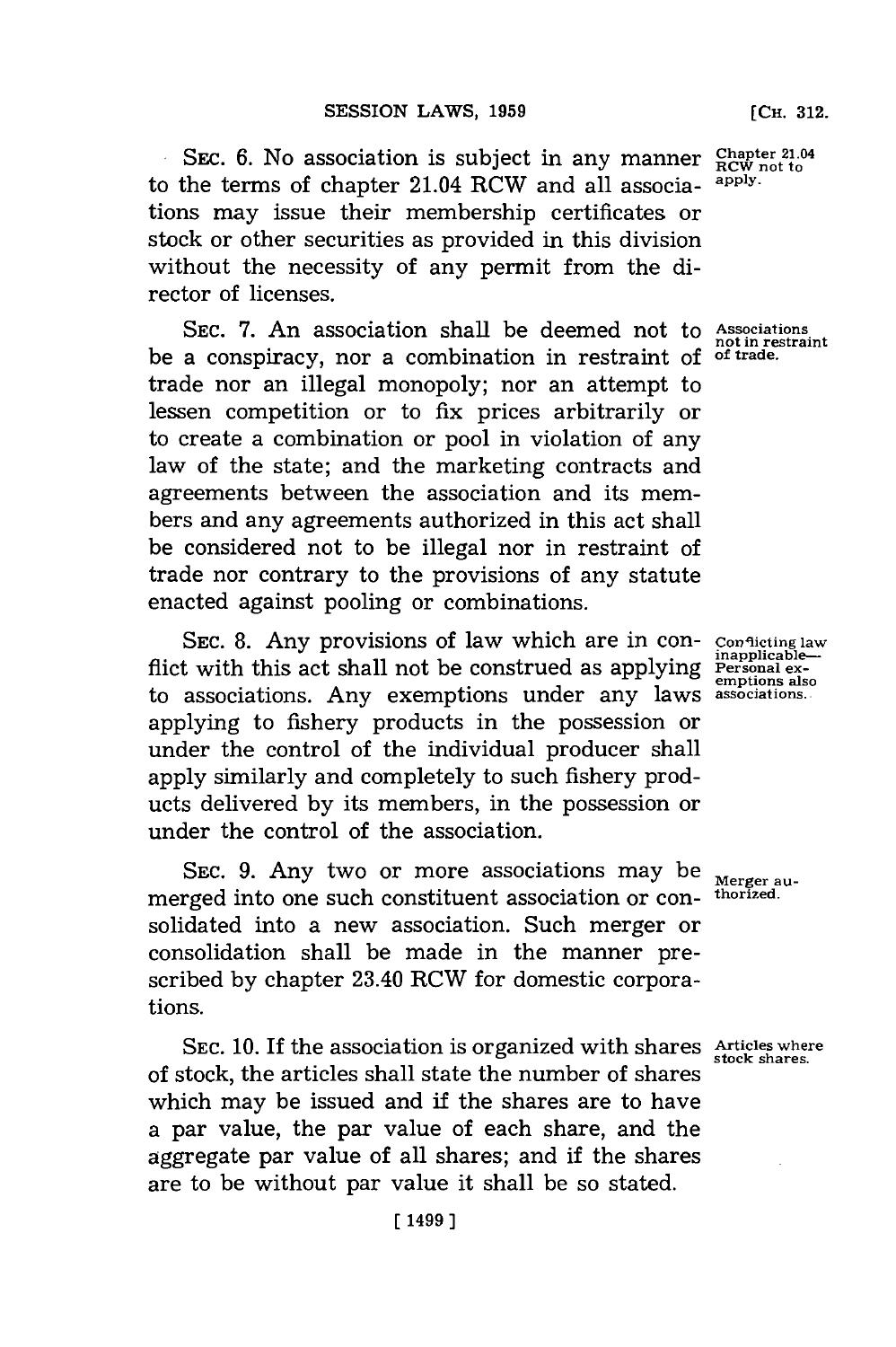**Articles where** classification **of shares.**

Sec. **11.** If the shares are to be classified, the articles shall contain a description of the classes of shares and a statement of the number of shares of each kind or class and the nature and extent of the preferences, rights, privileges and restrictions granted to or imposed upon the holders of the respective classes of stock.

**Articles where nonshare association.**

**SEC.** 12. If the association is organized without shares of stock, the articles shall state whether the voting power and the property rights and interest of each member are equal or unequal; and if unequal the general rule or rules applicable to all members **by** which the voting power and the proerty rights and interests, respectively, of each member may be and are determined and fixed; and shall also provide for the admission of new members who shall be entitled to vote and to share in the property of the association with the old members, in accordance with such general rule or rules.

**Bylaws to SEC. 13.** Each association shall within thirty days **be adopted,** after its incorporation, adopt for its government and management, a code of bylaws, not inconsistent with this act. **A** majority vote of the members or shares of stock issued and outstanding and entitled to vote, or the written assent of a majority of the members or of stockholders representing a majority of all the shares of stock issued and outstanding and entitled to vote, is necessary to adopt such bylaws and is effectual to repeal or amend any bylaws or to adopt additional bylaws. The power to repeal and amend the bylaws, and adopt new bylaws, may, **by** a similar vote, or similar written assent, be delegated to the board of directors, which authority may, **by** a similar vote, or similar written assent, be revoked.

Bylaws to **SEC. 14. The bylaws shall prohibit the transfer**<br>prohibit of the common stock or membership certificates of **prohibit** of the common stock or membership certificates of **transfer.**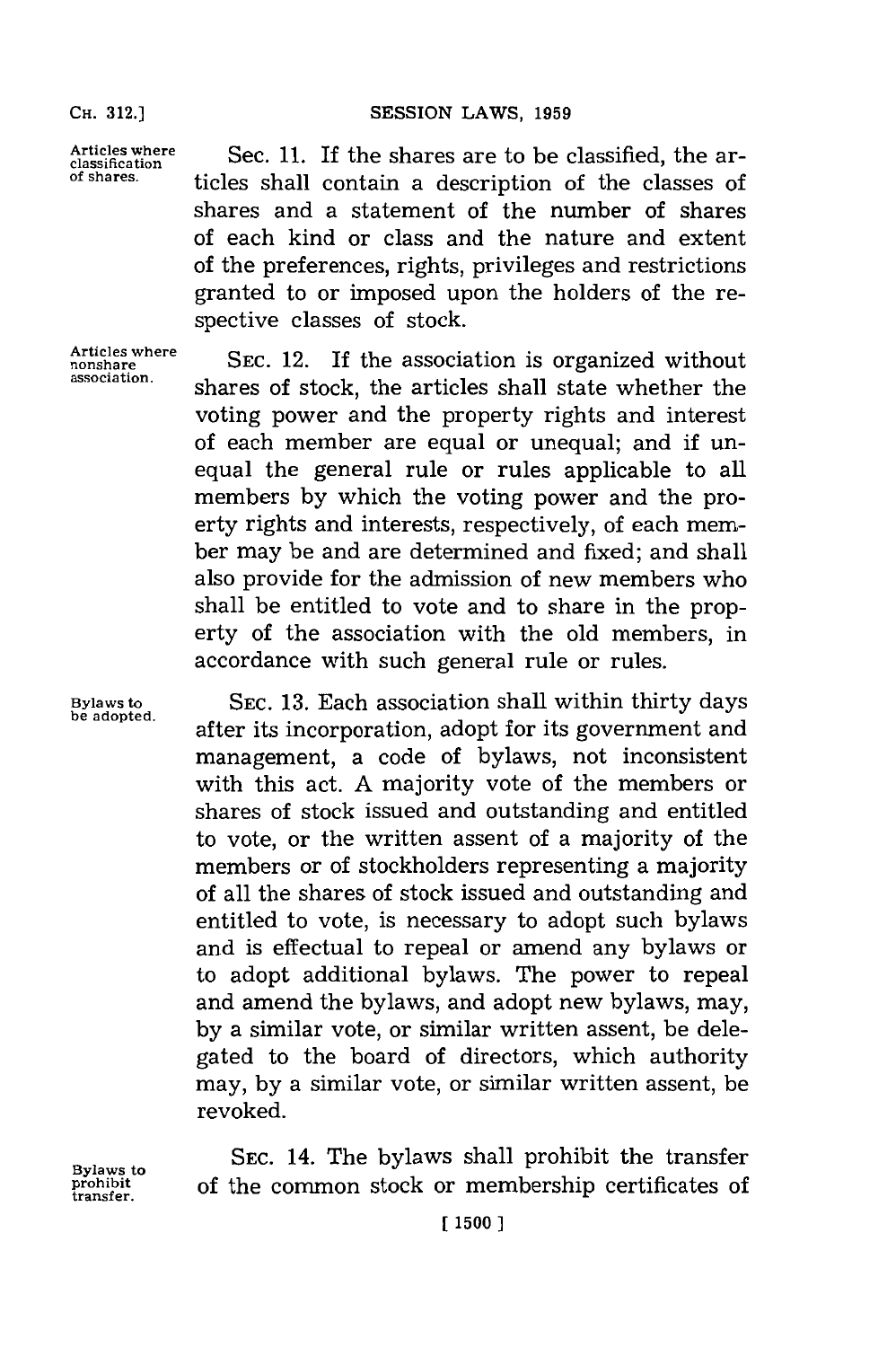the associations to persons not engaged in the production of the products handled **by** the association.

SEC. 15. The bylaws may provide:

**(1)** The number of members constituting a **provisions in.** quorum.

(2) The right of members to vote **by** proxy or **by** mail or both, and the conditions, manner, form and effects of such votes; the right of members to cumulate their votes and the prohibition, if desired, of cumulative voting.

**(3)** The number of directors constituting a quorum.

(4) The qualifications, compensation and duties and term of office of directors and officers and the time of their election.

**(5)** Penalties for violations of the bylaws.

SEC. 16. The bylaws may provide:  $\frac{S_{\text{EC}}}{S_{\text{S}}}-\frac{S_{\text{S}}}{S_{\text{S}}}-\frac{1}{S_{\text{S}}-S_{\text{S}}}{S_{\text{S}}}-\frac{1}{S_{\text{S}}-S_{\text{S}}}{S_{\text{S}}}-\frac{1}{S_{\text{S}}-S_{\text{S}}}{S_{\text{S}}}-\frac{1}{S_{\text{S}}-S_{\text{S}}}{S_{\text{S}}}-\frac{1}{S_{\text{S}}-S_{\text{S}}}{S_{\text{S}}}-\frac{1}{$ 

**(1)** The amount of entrance, organization and membership fees, if any; the manner and method of collection of the same; and the purposes for which they may be used.

(2) The amount which each member shall be required to pay annually, or from time to time, if at all, to carry on the business of the association; the charge, if any, to be paid **by** each member for services rendered **by** the association to him and the time of payment and the manner of collection; and the marketing contract between the association and its members which every member may be required to sign.

**(3)** The amount of any dividends which may be declared on the stock or membership capital, which dividends shall not exceed eight percent per annum and which dividends shall be in the nature of interest and shall not affect the nonprofit character of any association organized hereunder.

**permissible**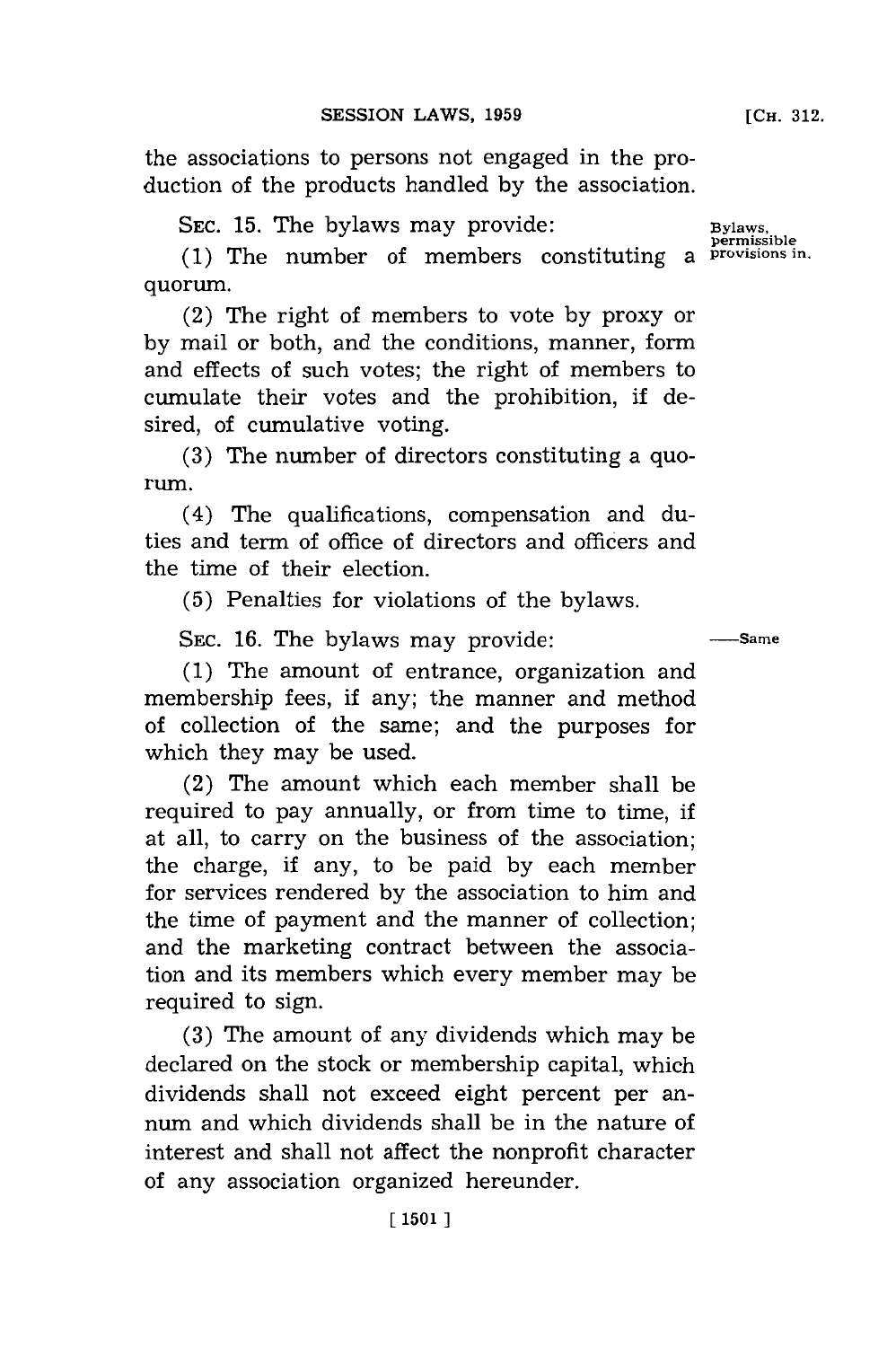Bylaws, **SEC. 17. The bylaws may provide:** 

**provisions in. (1)** The number and qualifiation of members of the association and the conditions precedent to membership or ownership of common stock.

> (2) The method, time and manner of permitting members to withdraw or the holders of common stock to transfer their stock.

> **(3)** The manner of assignment and transfer of the interest of members and of the shares of common stock.

> (4) The conditions upon which and time when membership of any member shall cease.

> **(5)** For the automatic suspension of the rights of a member when he ceases to be eligible to membership in the association; and the mode, manner and effect of the expulsion of a member.

> **(6)** The manner of determining the value of a member's interest and provision for its purchase **by** the association upon the death or withdrawal of a member or upon the expulsion of a member or forfeiture of his membership, or at the option of the association, the purchase at a price fixed **by** conclusive appraisal **by** the board of directors; and the conditions and terms for the repurchase **by** the corporation from its stockholders of their stock upon their disqualification as stockholders.

Bylaws, SEC. 18. The bylaws may provide for the time, place, and manner of calling and conducting meetings of the association.

**Bylaws, SEC. 19.** The bylaws may provide that the ter**directors.** ritory in which the association has members shall be divided into districts and that directors shall be elected from the several districts. In such case, the bylaws shall specify the number of directors to be elected **by** each district, the manner and method of reapportioning the directors and of redistricting the territory covered **by** the association.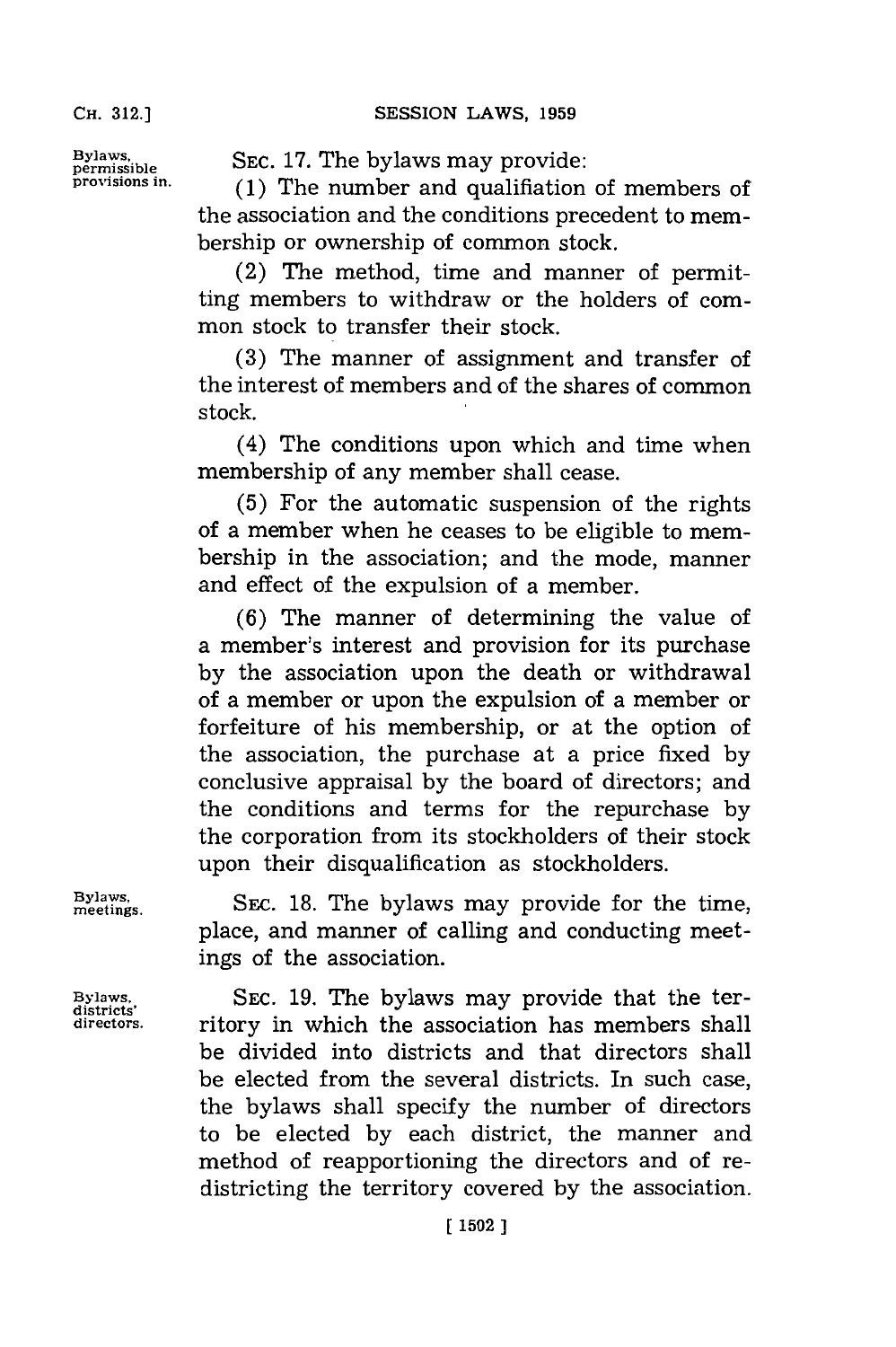SEc. 20. The bylaws may provide that the tern- **Bylaws, dis- tricts' repre**tory in which the association has members shall **sentatives.** be divided into districts, and that the directors shall be elected **by** representatives or advisers, who themselves have been elected **by** the members from the several territorial districts. In such case, the **by**laws shall specify the number of representatives or advisers to be elected **by** each district, the manner and method of reapportioning the representatives or advisers and of redistricting the territory covered **by** the association.

SEC. 21. The bylaws may provide that primary **Bylaws**, elections shall be held to nominate directors. Where **elections.** the bylaws provide that the territory in which the association has members shall be divided into districts, the bylaws may also provide that the results of the primary elections in the various districts shall be final and shall be ratified at the annual meeting of the association.

**SEC.** 22. The bylaws may provide that one or **Bylaws, nomi**more directors may be nominated by any public other officials. official or commission or **by** the other directors selected **by** the members. Such directors shall represent primarily the interest of the general public in such associations. The directors so nominated need not be members of the association, but shall have the same powers and rights as other directors. Such directors shall not number more than one-fifth of the entire number of directors.

SEC. 23. The bylaws may provide that directors **Bylaws, terms** shall be elected for terms of from one to five years: *Provided,* That at each annual election the same fraction of the total number of directors shall be elected as one year bears to the number of years of the term of office.

SEc. 24. The bylaws may provide for an execu- **Bylaws.** tive committee and may allot to such committee **committee.**

**executive**

**[(15031**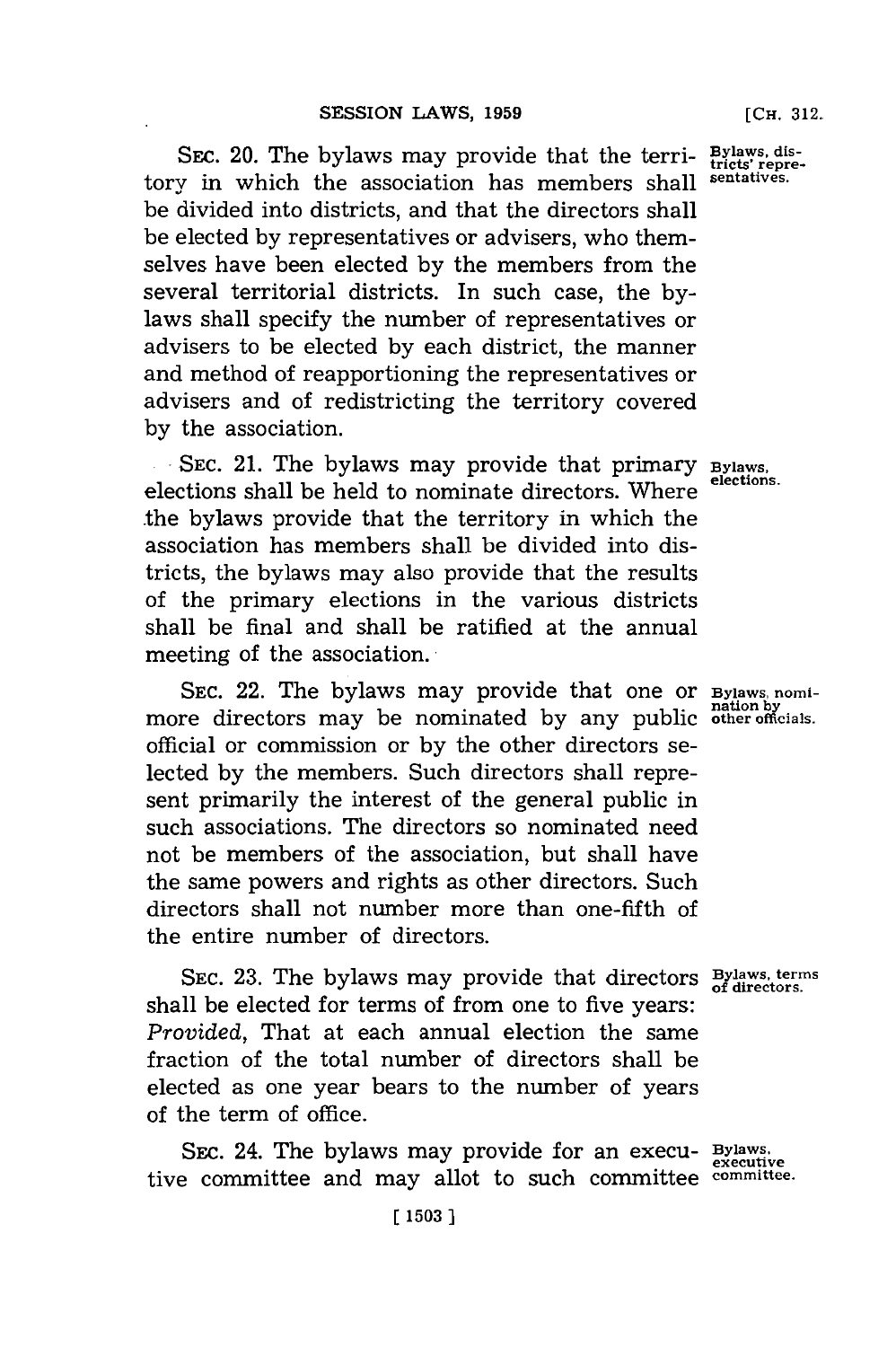CH. **12.]SESSION** LAWS, **1959**

all the functions and powers of the board of directors, subject to the general direction and control of the board.

Members. **SEC. 25.** (1) Under the terms and conditions pre-<br> **stockholders.** scribed in the bylaws, an association may admit as members, or issue common stock to, only such persons as are engaged in the production of fishery products to be handled **by** or through the association, including the lessees and tenants of boats and equipment used for the production of such fishery products and any lessors and landlords who receive as rent all or part of the fish produced **by** such leased equipment.

> (2) If a member of a nonstock association is other than a natural person, such member may be represented **by** any individual duly authorized in writing.

> **(3)** One association may become a member or stockholder of any other association.

**membership,** SEC. **26.** When a member of an association established without shares of stock has paid his membership fee in full, he shall receive a certificate of membership.

Liability for **SEC. 27. No member shall be liable for the debts** of the association to an amount exceeding the sum remaining unpaid on his membership fee or his subscription to the capital stock, including any unpaid balance on any promissory note given in payment thereof.

**Meetings, SEC. 28.** Meetings of members shall be held at the place as provided in the bylaws; and if no provision is made, in the city where the principal place of business is located at a place designated **by** the board of directors.

**Expulsion of** SEC. 29. In case of the expulsion of a mem member,<br>
<u>property</u><br>
disposal. and where the bylaws do not provide any procedure or penalty, the board of directors shall equitably

**Certificate of**

**association**

**where.**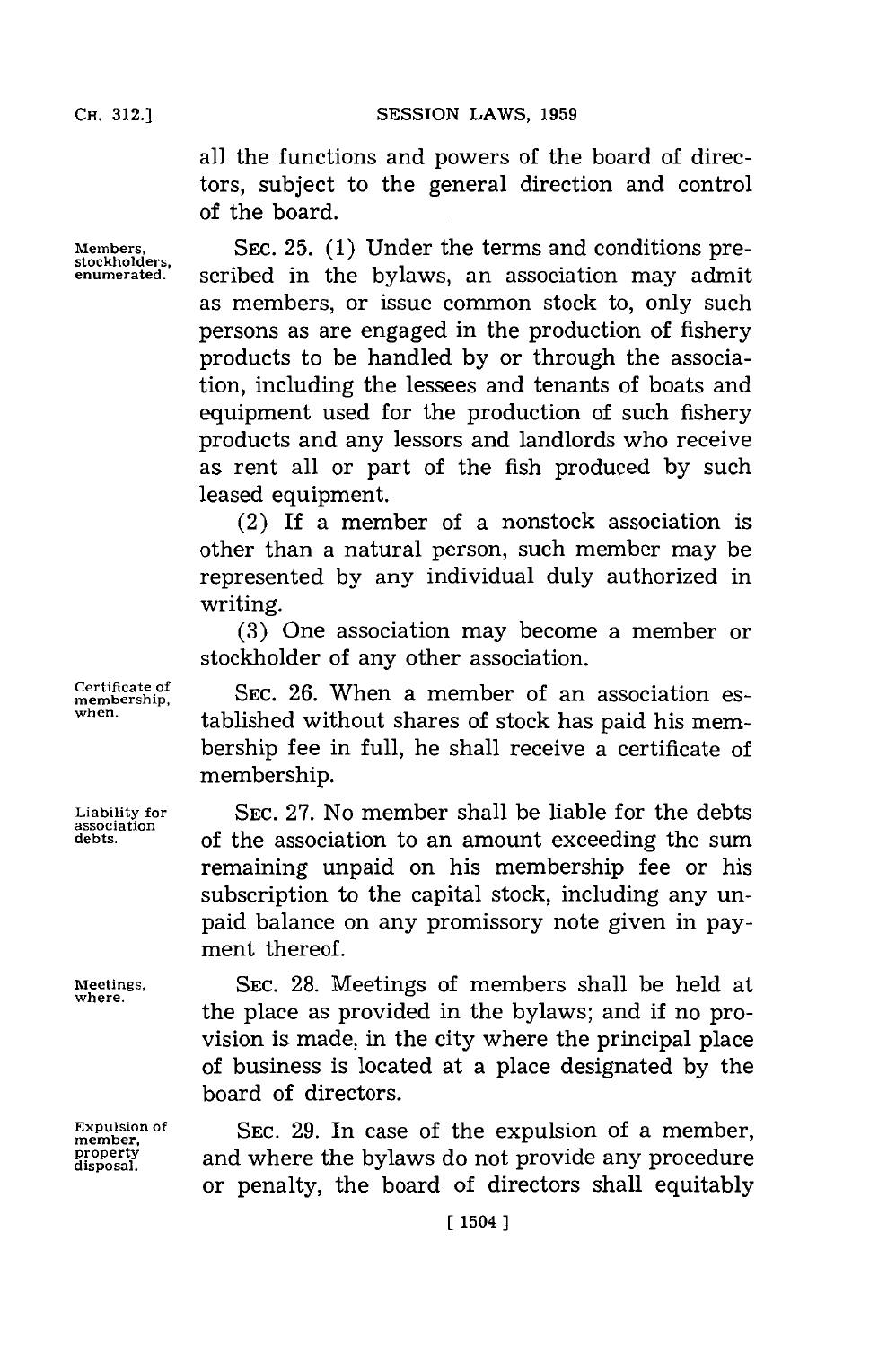and conclusively appraise his property interest in the association and shall fix the amount thereof in money, which shall be paid to him within one year after such expulsion.

SEC. 30. An association may: **Association** has Association

Engage in any activity in connection with the marketing, selling, preserving, harvesting, drying, processing, manufacturing, canning, packing, grading, storing, handling, or utilization of any fishery products produced or delivered to it **by** its members; or the manufacturing or marketing of the byproducts thereof; or any activity in connection with the purchase, hiring, or use **by** its members of supplies, machinery, or equipment, or in the financing of any such activities.

**SEC. 31.** An association may borrow without lim- **Powers. borrowing.** itation as to amount of corporate indebtedness or liability and may make advances to members.

SEC. **32.** An association may act as the agent or **Powers,** representative of any member or members in any of the two next preceding sections.

**SEC. 33.** An association may establish reserves **powers.** and invest the funds thereof in bonds or in such other property as may be provided in the bylaws.

SEC. 34. An association may purchase or other- **Powers. stocks and** wise acquire, hold, own, and exercise all rights of **bonds** of **others**. ownership in, sell, transfer, pledge, or guarantee the payment of dividends or interest on, or the retirement or redemption of, shares of the capital stock or bonds of any corporation or association engaged in any related activity or in the warehousing or handling or marketing or packing or manufacturing or processing or preparing for market of any of the fishery products handled **by** the association.

SEC. 35. An association may buy, hold and exer- **Powers**, ownership of cise all privileges or ownership, over such real or **property.**

**[CH. 312.**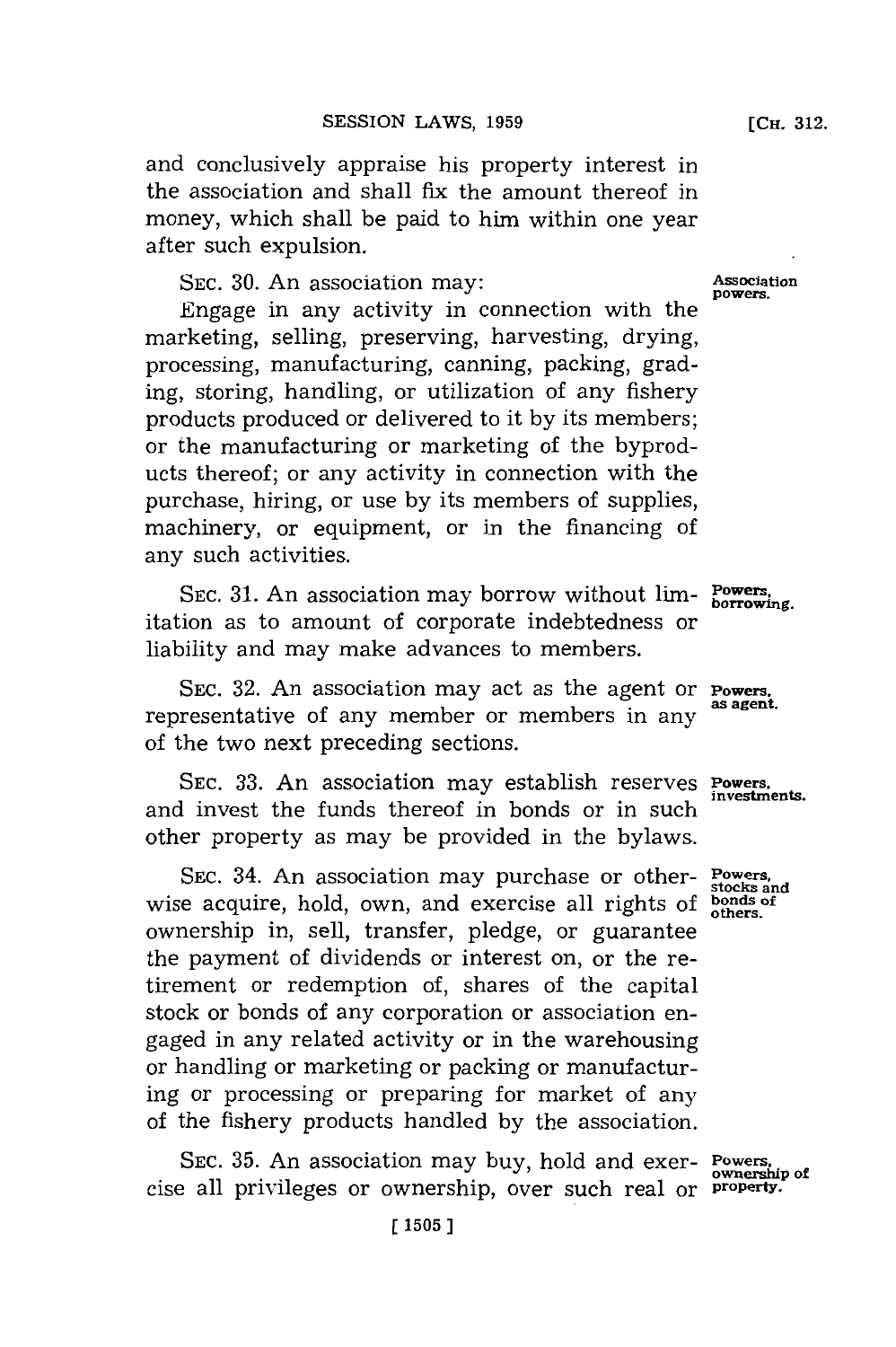SESSION LAWS, 1959

personal property as may be necessary or convenient for the conduct and operation of any of the business of the association, or incidental thereto.

**Association powers, assess- ments.**

SEc. **36.** An association may levy assessments in the manner and in the amount provided in its bylaws.

**Powers, contracting.**

**SEC. 37.** An association may do each and every thing necessary, suitable or proper for the accomplishment of any one of the purposes or the attainment of any one or more of the objects enumerated in this act; or conducive to or expedient for the interest or benefit of the association; and contract accordingly; and in addition exercise and possess all powers, rights and privileges necessary or incidental to the purposes for which the association is organized or to the activities in which it is engaged; and, in addition, any other rights, powers and privileges granted **by** the laws of this state to ordinary corporations, except such as are inconsistent with the express provisions of this act; and do any such thing anywhere.

**Powers, use SEC.** 38. An association may use or employ any of facilities. of its facilities for any purpose: *Provided,* That the proceeds arising from such use and employment go to reduce the cost of operation for its members; but the fishery products of nonmembers shall not be dealt in to an amount greater in value than such as are handled **by** it for its members.

**Powers, own stock in. be member, other corporation.**

**SEC. 39.** An association may organize, form, operate, own, control, have an interest in, own stock of, or be a member of any other corporation or corporations, with or without capital stock and engaged in preserving, drying, processing, canning, packing, storing, handling, shipping, utilizing, manufacturing, marketing, or selling of the fishery products handled **by** the association, or the byproducts thereof.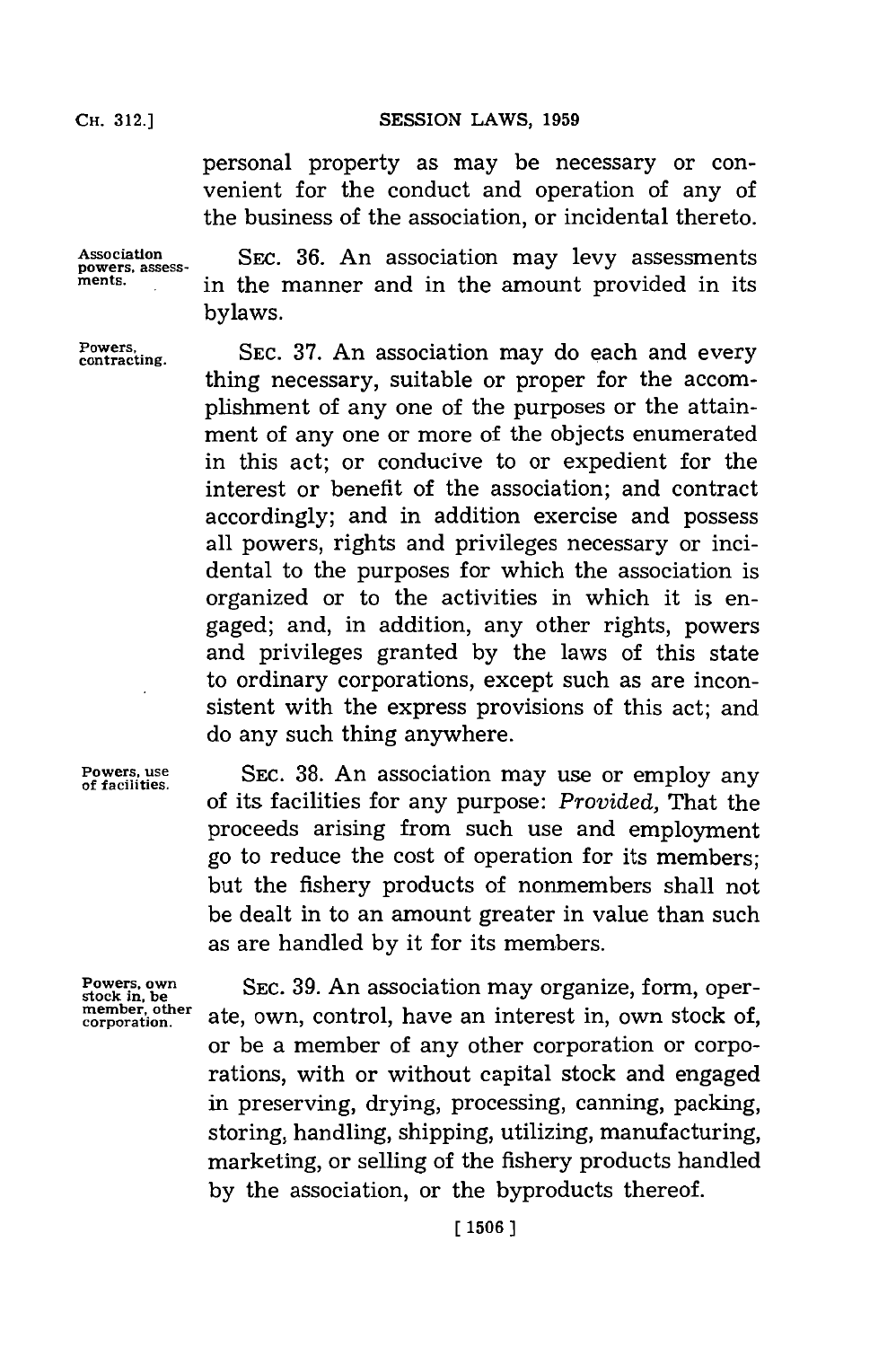If such corporations are warehousing corporations, they may issue legal warehouse receipts to the association against the commodities delivered **by** it, or to any other person and such legal warehouse receipts shall be considered as adequate collateral to the extent of the usual and current value of the commodity represented thereby. In case such warehouse is licensed or licensed and bonded under the laws of this state or the United States, its warehouse receipt delivered to the association on commodities of the association or its members, or delivered **by** the association or its members, shall not be challenged or discriminated against because of ownership or control, wholly or in part, **by** the association.

SEC. 40. Any association may, upon resolution **Powers**, adopted by its board of directors, enter into all nec-coprorations. essary and proper contracts and agreements and make all necessary and proper stipulations, agreements and contracts and arrangements with any other cooperative or other corporation, association, or associations, formed in this or in any other state, for the cooperative and more economical carrying on of its business or any part or parts thereof. Any two or more associations may, **by** agreement between them, unite in employing and using or may separately employ and use the same personnel, methods, means, and agencies for carrying on and conducting their respective business.

SEC. 41. An association and its members may make and execute marketing contracts, requiring **agreements.** the members to sell, for any period of time, not over fifteen years, all or any specified part of their fishery products or specified commodities exclusively to or through the association or any facilities to be created **by** the association.

**marketing**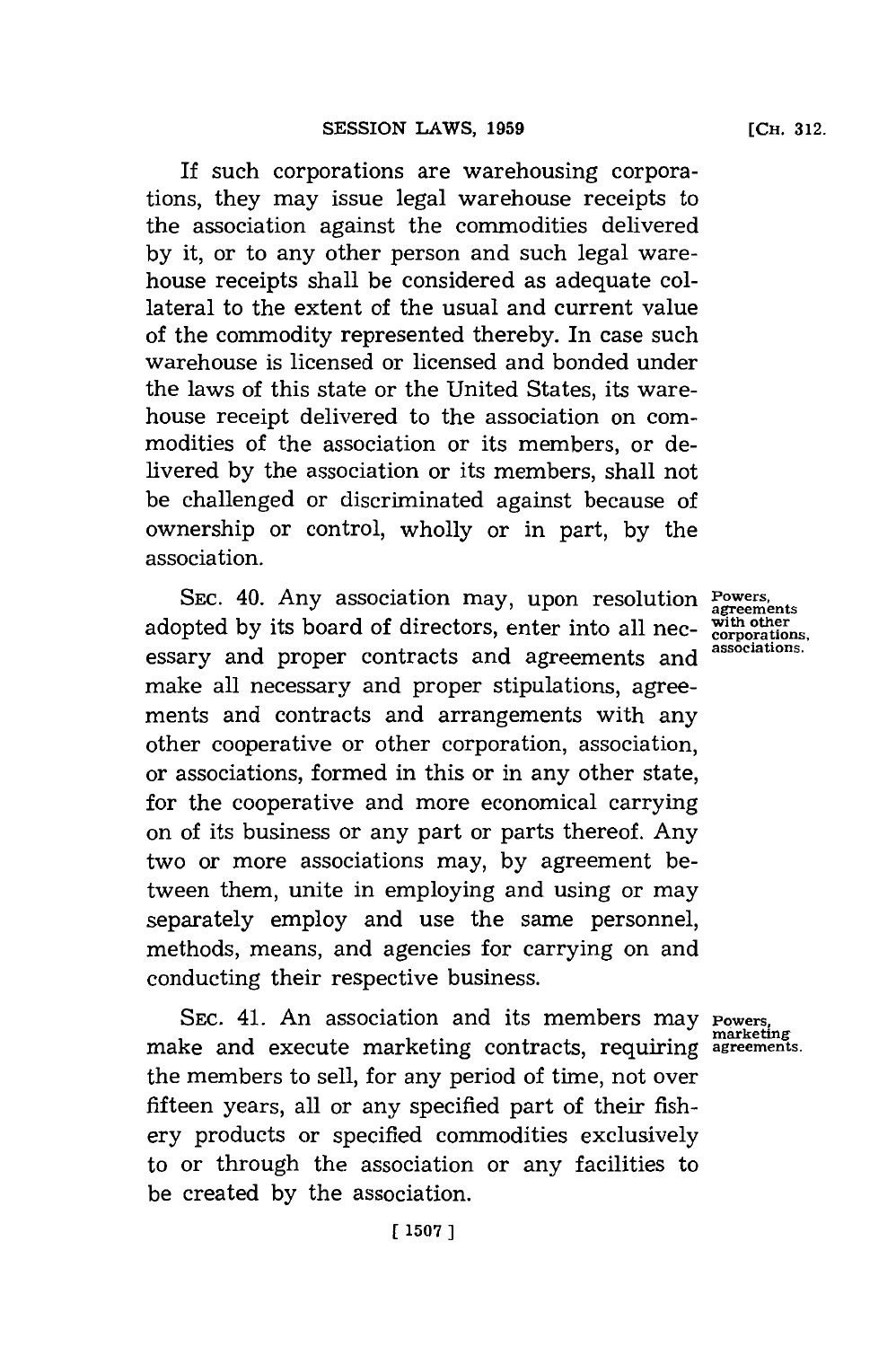**Association powers, sales**  $m$  embers.

**Contracts with members, permissible provisions.**

**-- Same.**

## **SESSION LAWS, 1959**

SEc. 42. If the members contract a sale to the association, it shall be conclusively held that title to the products passes absolutely and unreservedly, except for recorded liens, to the association upon delivery or at any other time expressly and definitely specified in the contract.

**SEC.** 43. The contract may provide that the association may sell or resell the fishery products delivered **by** its members, with or without taking title thereto; and pay over to its members the resale price, after deducting all necessary selling, overhead, and other costs and expenses, including interest on preferred stock, not exceeding eight percent per annum, and reserves for retiring the stock, if any; and other proper reserves; and interest not exceeding eight percent per annum upon common stock.

**SEC.** 44. The marketing contract may fix, as liquidated damages, specific sums to be paid by the member to the association upon the breach **by** him of any provision of the marketing contract regarding the sale or delivery or withholding of fishery products; and may further provide that the member will pay all costs, premiums for bonds, expenses and fees, in case any action is brought upon the contract **by** the association; and any such provisions shall be valid and enforceable in the courts of this state; and such clauses providing for liquidated damages shall **be'** enforceable as such and shall not be regarded as penalties.

**----Injunctive**<br>relief.

**SEC.** 45. In the event of any such breach or threatened breach of such marketing contract **by** a member the association shall be entitled to an injunction to prevent the further breach of the contract and to a decree of specific performance thereof. Pending the adjudication of such an action and upon filing a verified complaint showing the